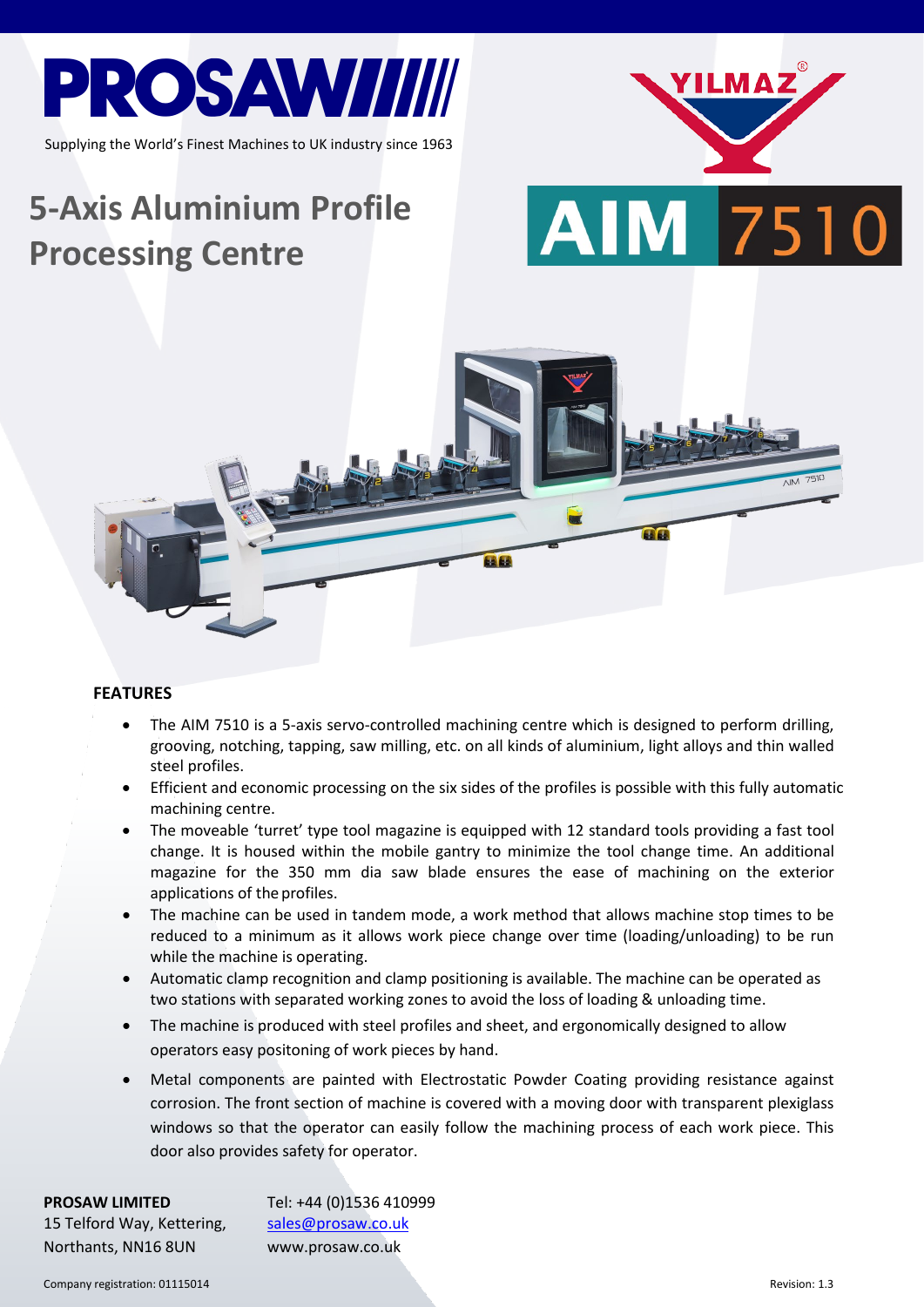## **PROSAWIIIII**

Supplying the World's Finest Machines to UK industry since 1963



### **MAIN SPECIFICATION**

- CNC automation system providing motion control of 5-axis
- Uninterrupted machining by means of the tandem mode
- Magazine unit for 12 standard tools and 1 for saw blade with 350 mm dia.
- Solid steel construction of the body and dynamic performance gantry
- Automatic clamp recognition and clamp positioning are available
- Tapping feature up to M8
- Special sound insulation cabinet around the machining centre
- CNC controlled spray tool lubrication system
- 8 x automatic clamps used for grabbing the work piece firmly
- 2 x pneumatic stops used for setting the work piece in X direction
- Hand held controller allows you to prove the job before running at speed
- Optimum operational safety guaranteed by 3-zone field scanner system
- 10" color touch screen
- Program import via USB flash memory stick
- Standard ISO 'G' code programming language
- Automatic central guide lubrication system
- LED lighting in the cabinet
- Multi-language support